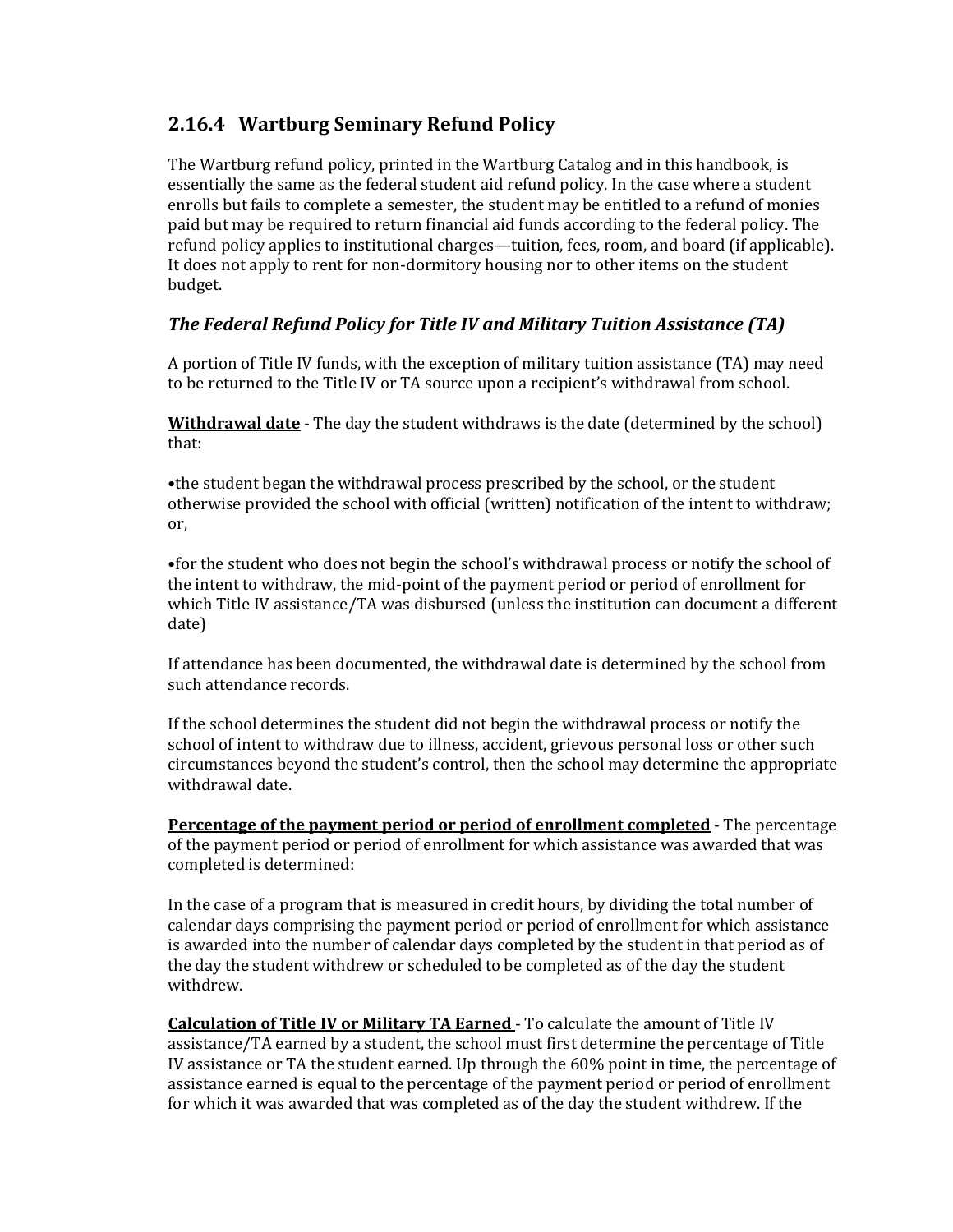student withdrawal occurs after the 60% point, then the earned percentage is 100%. That earned percentage is applied to the total amount of Title IV assistance/TA that was disbursed (and that could have been disbursed) to the student, or on the student's behalf, for the payment period or period of enrollment for which it was awarded as of the day the student withdrew.

**Calculation of Title IV assistance or TA not earned**- The amount of Title IV loan assistance /TA not earned by the student is calculated by determining the complement of the percentage of assistance the student earned, and applying it to the total amount of Title IV assistance/TA that was disbursed (and that could have been disbursed) to the student, or on student's behalf, for the payment period or period of enrollment as of the day the student withdrew.

**Differences between amounts earned and amounts received**- The school would follow the regulations for late disbursement if the student received less Title IV assistance/TA than the amount earned. If the student has received more grant or loan assistance than the amount earned, then the unearned funds shall be returned by the school or the student, or both.

**Responsibility of the school** - The school shall return the lesser of the unearned amount of Title IV assistance/TA or an amount equal to the total institutional charges the student incurs for the payment period or period of enrollment for which the assistance was awarded, multiplied by the unearned percentage of awarded Title IV/TA grant and loan assistance.

**Responsibility of the student -** Students return unearned Title IV assistance/TA minus the amount the school returns.

**Order of return of Title IV or TA funds** -. Excess funds returned by the school or student are credited to outstanding Title IV/TA loan balances for the student or made on the student's behalf for which a return of funds is required.

**Remaining excesses -.** If excess unearned funds remain after repaying all outstanding Title IV/TA amounts, then the remaining amount is credited to seminary grant funds from which grants were awarded. If further excess funds remain after paying all of the funds listed above, the remaining excess will be refunded to the student.

**Repayment of funds.** - If Title IV/TA funds have been disbursed to the student and remain unearned at the time of withdrawal, the student is required to repay the unearned portion of the Title IV/TA funds he/she has received.

**Leave of absence** - A leave of absence is not normally treated as a withdrawal, and no return of Title IV/TA funds is calculated. A student may take a leave of absence from a school for not more than a total of 180 days in any 12-month period. If the student does not return at the expiration of an approved leave of absence, then the seminary calculates the amount of Title IV/TA loan assistance that is to be returned according to this provision based on the day the student withdrew. The seminary then also records the official withdrawal date as the date the student's leave of absence began, likely exhausting a student's federal loan grace period.